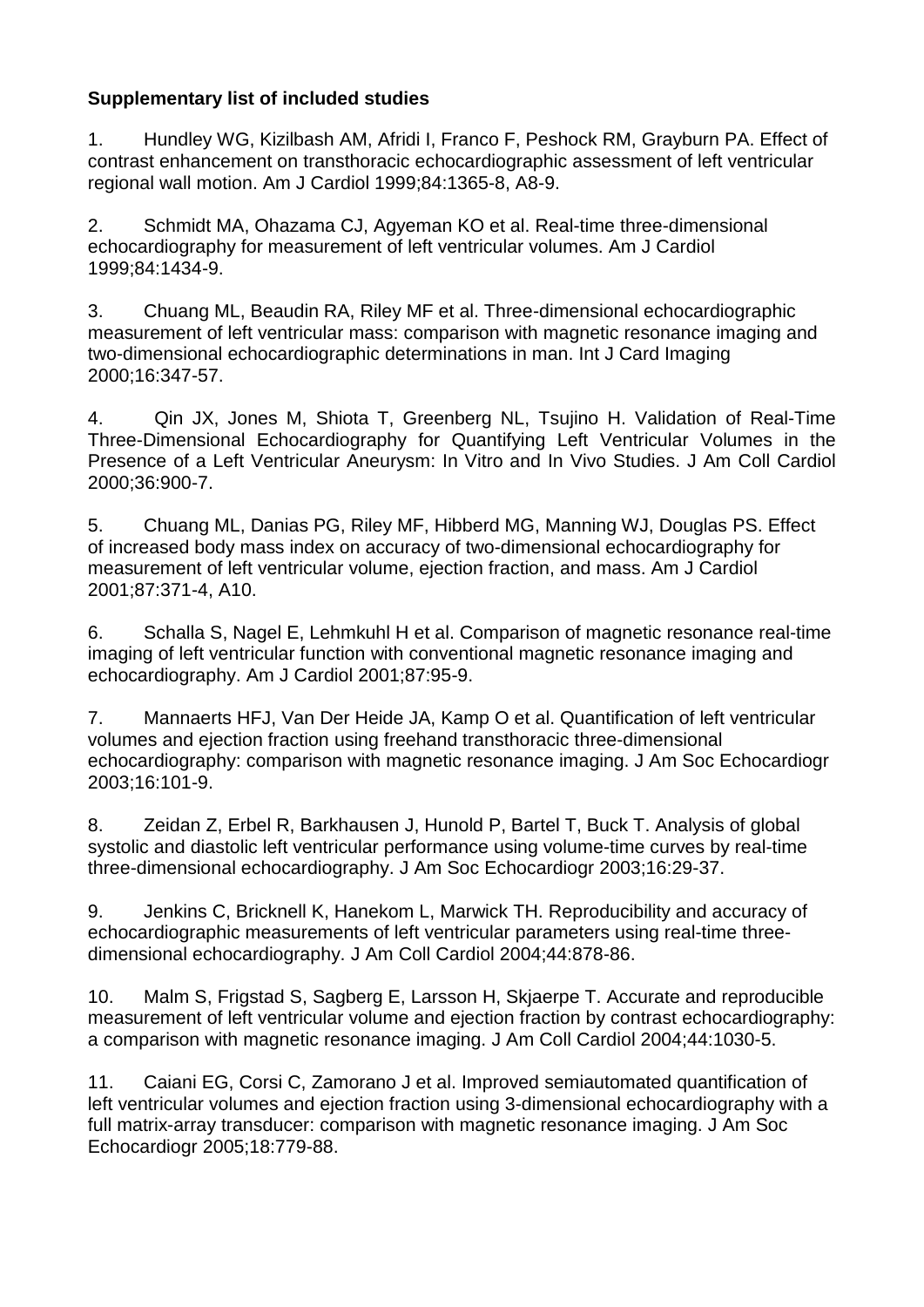12. Corsi C, Lang RM, Veronesi F et al. Volumetric quantification of global and regional left ventricular function from real-time three-dimensional echocardiographic images. Circulation 2005;112:1161-70.

13. Lim TK, Burden L, Janardhanan R et al. Improved accuracy of low-power contrast echocardiography for the assessment of left ventricular remodeling compared with unenhanced harmonic echocardiography after acute myocardial infarction: comparison with cardiovascular magnetic resonance imaging. J Am Soc Echocardiogr 2005;18:1203-7.

14. Wang Y, Tagil K, Ripa RS et al. Effect of mobilization of bone marrow stem cells by granulocyte colony stimulating factor on clinical symptoms, left ventricular perfusion and function in patients with severe chronic ischemic heart disease. Int J Cardiol 2005;100:477-83.

15. Chan J, Jenkins C, Khafagi F, Du L, Marwick TH. What is the optimal clinical technique for measurement of left ventricular volume after myocardial infarction? A comparative study of 3-dimensional echocardiography, single photon emission computed tomography, and cardiac magnetic resonance imaging. J Am Soc Echocardiogr 2006;19:192-201.

16. Dewey M, Muller M, Eddicks S et al. Evaluation of global and regional left ventricular function with 16-slice computed tomography, biplane cineventriculography, and two-dimensional transthoracic echocardiography: comparison with magnetic resonance imaging. J Am Coll Cardiol 2006;48:2034-44.

17. Jenkins C, Chan J, Hanekom L, Marwick TH. Accuracy and feasibility of online 3 dimensional echocardiography for measurement of left ventricular parameters. J Am Soc Echocardiogr 2006;19:1119-28.

18. Krenning BJ, Voormolen MM, van Geuns R-J et al. Rapid and accurate measurement of left ventricular function with a new second-harmonic fast-rotating transducer and semi-automated border detection. Echocardiography 2006;23:447-54.

19. Liew CK, Annuar R, Ong TK et al. Assessment of left ventricular ejection fraction: comparison of two dimensional echocardiography,cardiac magnetic resonance imaging and 64-row multi-detector computed tomography. J Geriatr Cardiol 2006;3:2-8.

20. Malm S, Frigstad S, Sagberg E, Steen PA, Skjarpe T. Real-time simultaneous triplane contrast echocardiography gives rapid, accurate, and reproducible assessment of left ventricular volumes and ejection fraction: a comparison with magnetic resonance imaging. J Am Soc Echocardiogr 2006;19:1494-501.

21. Nigri M, Rochitte CE, Tarasoutchi F et al. [Symptomatic severe chronic aortic valve disease: a comparative study of cardiac magnetic resonance imaging and echocardiography]. Arq Bras Cardiol 2006;86:145-9.

22. Nikitin NP, Constantin C, Loh PH et al. New generation 3-dimensional echocardiography for left ventricular volumetric and functional measurements: comparison with cardiac magnetic resonance. Eur J Echocardiogr 2006;7:365-72.

23. Sugeng L, Mor-Avi V, Weinert L et al. Quantitative assessment of left ventricular size and function: side-by-side comparison of real-time three-dimensional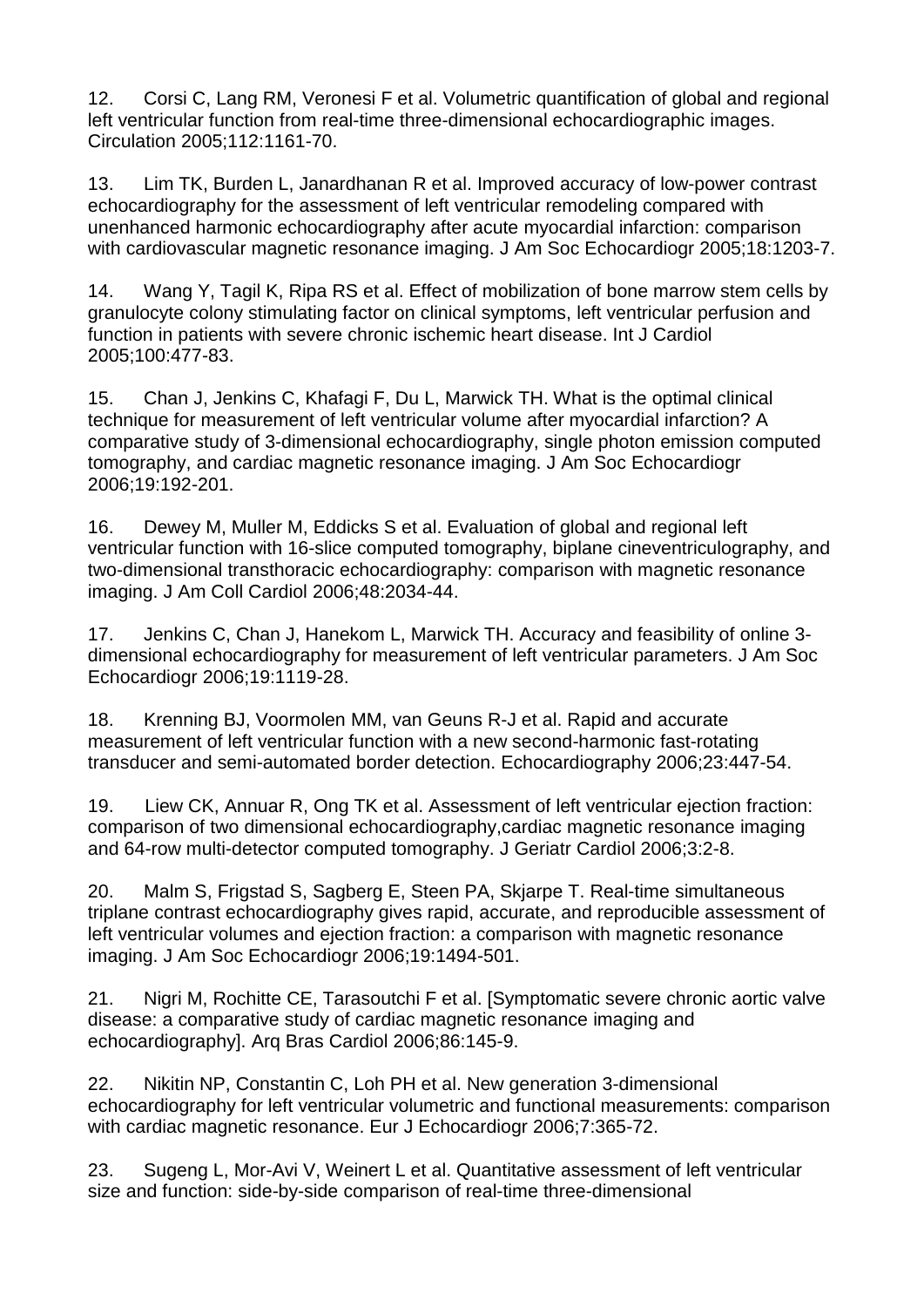echocardiography and computed tomography with magnetic resonance reference. Circulation 2006;114:654-61.

24. Brodoefel H, Kramer U, Reimann A et al. Dual-source CT with improved temporal resolution in assessment of left ventricular function: a pilot study. AJR American journal of roentgenology 2007;189:1064-70.

25. Demir H, Tan YZ, Kozdag G et al. Comparison of gated SPECT, echocardiography and cardiac magnetic resonance imaging for the assessment of left ventricular ejection fraction and volumes. Ann Saudi Med 2007;27:415-20.

26. Giakoumis A, Berdoukas V, Gotsis E, Aessopos A. Comparison of echocardiographic (US) volumetry with cardiac magnetic resonance (CMR) imaging in transfusion dependent thalassemia major (TM). Cardiovasc 2007;5:24.

27. Jenkins C, Chan J, Bricknell K, Strudwick M, Marwick TH. Reproducibility of right ventricular volumes and ejection fraction using real-time three-dimensional echocardiography: comparison with cardiac MRI. Chest 2007;131:1844-51.

28. Jenkins C, Leano R, Chan J, Marwick TH. Reconstructed versus real-time 3 dimensional echocardiography: comparison with magnetic resonance imaging. J Am Soc Echocardiogr 2007;20:862-8.

29. Krenning BJ, Kirschbaum SW, Soliman OII et al. Comparison of contrast agentenhanced versus non-contrast agent-enhanced real-time three-dimensional echocardiography for analysis of left ventricular systolic function. Am J Cardiol 2007;100:1485-9.

30. Qi X, Cogar B, Hsiung MC et al. Live/real time three-dimensional transthoracic echocardiographic assessment of left ventricular volumes, ejection fraction, and mass compared with magnetic resonance imaging. Echocardiography 2007;24:166-73.

31. Schlosser T, Mohrs OK, Magedanz A, Voigtlander T, Schmermund A, Barkhausen J. Assessment of left ventricular function and mass in patients undergoing computed tomography (CT) coronary angiography using 64-detector-row CT: comparison to magnetic resonance imaging. Acta radiologica 2007;48:30-5.

32. Soliman OII, Krenning BJ, Geleijnse ML et al. Quantification of left ventricular volumes and function in patients with cardiomyopathies by real-time three-dimensional echocardiography: a head-to-head comparison between two different semiautomated endocardial border detection algorithms. J Am Soc Echocardiogr 2007;20:1042-9.

33. Bastarrika G, Arraiza M, De Cecco CN, Mastrobuoni S, Ubilla M, Rabago G. Quantification of left ventricular function and mass in heart transplant recipients using dualsource CT and MRI: initial clinical experience. European radiology 2008;18:1784-90.

34. Busch S, Johnson TR, Wintersperger BJ et al. Quantitative assessment of left ventricular function with dual-source CT in comparison to cardiac magnetic resonance imaging: initial findings. European radiology 2008;18:570-5.

35. Chukwu EO, Barasch E, Mihalatos DG et al. Relative importance of errors in left ventricular quantitation by two-dimensional echocardiography: insights from three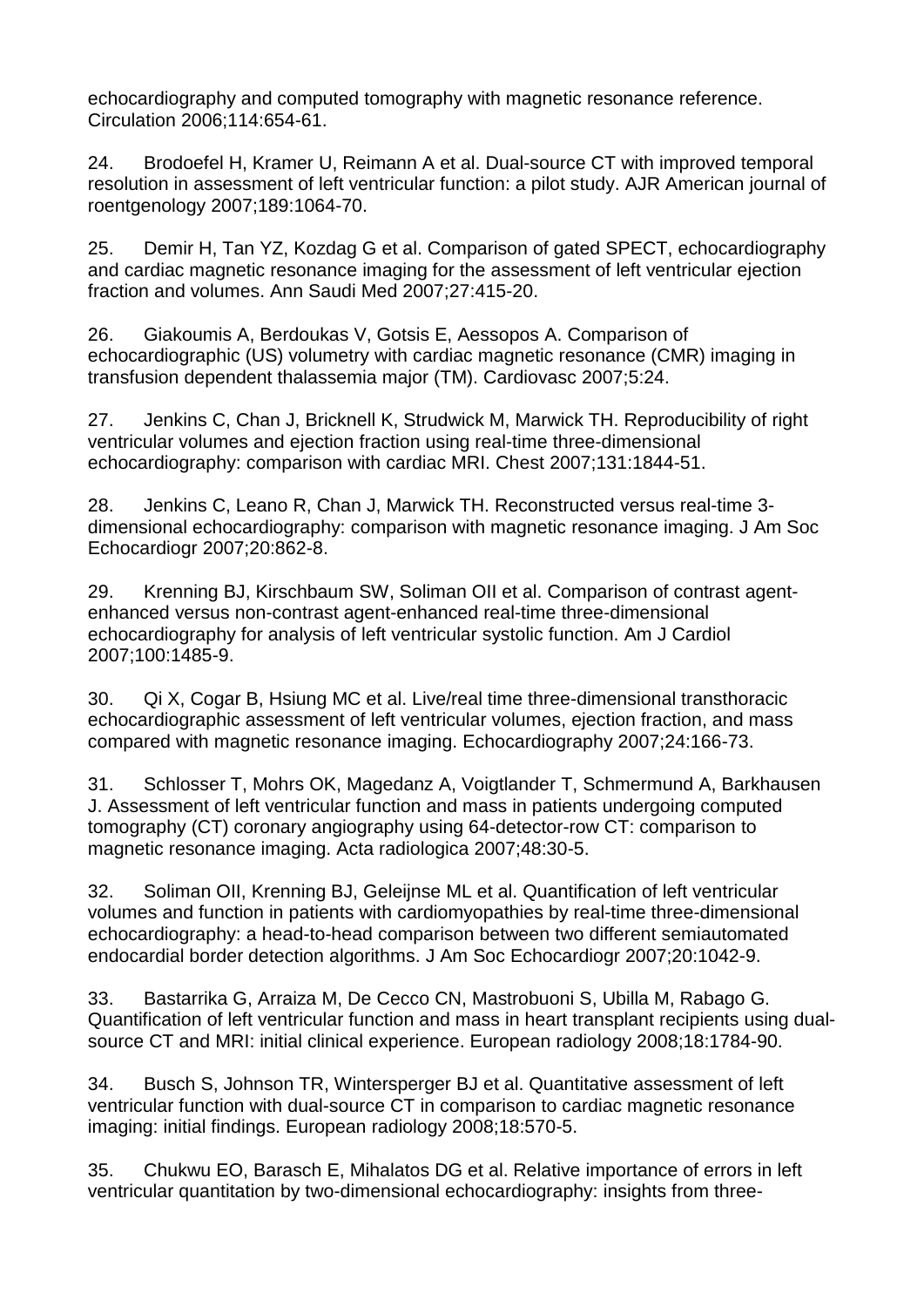dimensional echocardiography and cardiac magnetic resonance imaging. J Am Soc Echocardiogr 2008;21:990-7.

36. Leonardi B, Margossian R, Colan SD, Powell AJ. Relationship of magnetic resonance imaging estimation of myocardial iron to left ventricular systolic and diastolic function in thalassemia. JACC Cardiovasc Imaging 2008;1:572-8.

37. Mor-Avi V, Jenkins C, Kuhl HP et al. Real-time 3-dimensional echocardiographic quantification of left ventricular volumes: multicenter study for validation with magnetic resonance imaging and investigation of sources of error. JACC Cardiovasc Imaging 2008;1:413-23.

38. Pouleur AC, le Polain de Waroux JB, Pasquet A et al. Assessment of left ventricular mass and volumes by three-dimensional echocardiography in patients with or without wall motion abnormalities: comparison against cine magnetic resonance imaging. Heart 2008;94:1050-7.

39. Puesken M, Fischbach R, Wenker M et al. Global left-ventricular function assessment using dual-source multidetector CT: effect of improved temporal resolution on ventricular volume measurement. European radiology 2008;18:2087-94.

40. Rutten FH, Vonken EJ, Cramer MJ et al. Cardiovascular magnetic resonance imaging to identify left-sided chronic heart failure in stable patients with chronic obstructive pulmonary disease. Am Heart J 2008;156:506-12.

41. Soliman OII, Kirschbaum SW, van Dalen BM et al. Accuracy and reproducibility of quantitation of left ventricular function by real-time three-dimensional echocardiography versus cardiac magnetic resonance. Am J Cardiol 2008;102:778-83.

42. Wu YW, Tadamura E, Kanao S et al. Left ventricular functional analysis using 64 slice multidetector row computed tomography: comparison with left ventriculography and cardiovascular magnetic resonance. Cardiology 2008;109:135-42.

43. Akram K, Anderson HD, Voros S. Quantification of left ventricular parameters obtained by automated software for 64-slice multidetector computed tomography and comparison with magnetic resonance imaging. Cardiovascular and interventional radiology 2009;32:1154-60.

44. Garcia-Alvarez A, Sitges M, Delgado V et al. Relation of plasma brain natriuretic peptide levels on admission for ST-elevation myocardial infarction to left ventricular enddiastolic volume six months later measured by both echocardiography and cardiac magnetic resonance. Am J Cardiol 2009;104:878-82.

45. Gardner BI, Bingham SE, Allen MR, Blatter DD, Anderson JL. Cardiac magnetic resonance versus transthoracic echocardiography for the assessment of cardiac volumes and regional function after myocardial infarction: an intrasubject comparison using simultaneous intrasubject recordings. Cardiovasc 2009;7:38.

46. Gjesdal O, Vartdal T, Hopp E et al. Left ventricle longitudinal deformation assessment by mitral annulus displacement or global longitudinal strain in chronic ischemic heart disease: are they interchangeable? J Am Soc Echocardiogr 2009;22:823- 30.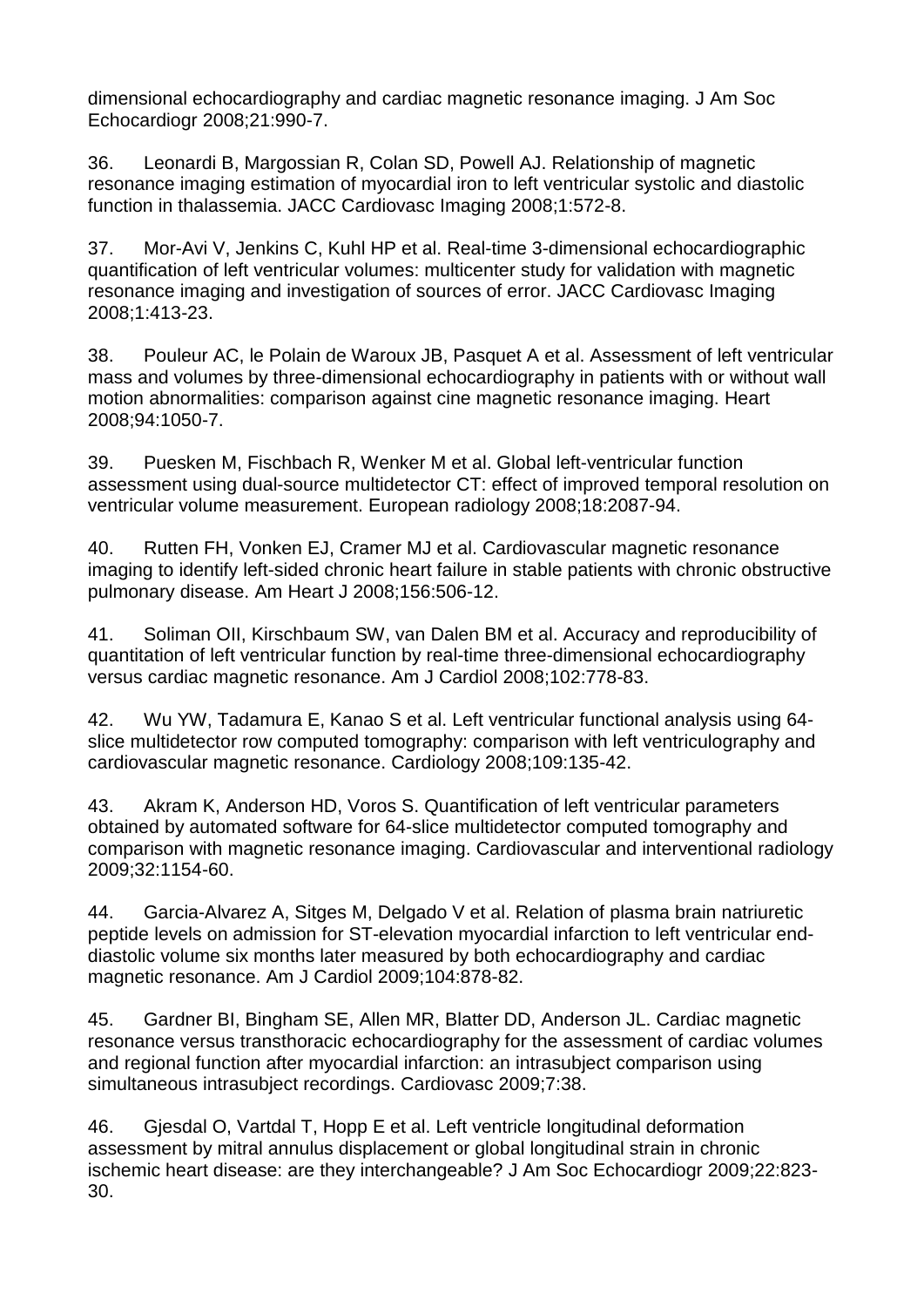47. Guo YK, Yang ZG, Ning G et al. Sixty-four-slice multidetector computed tomography for preoperative evaluation of left ventricular function and mass in patients with mitral regurgitation: comparison with magnetic resonance imaging and echocardiography. European radiology 2009;19:2107-16.

48. Jenkins C, Moir S, Chan J, Rakhit D, Haluska B, Marwick TH. Left ventricular volume measurement with echocardiography: a comparison of left ventricular opacification, three-dimensional echocardiography, or both with magnetic resonance imaging. Eur Heart J 2009;30:98-106.

49. Nowosielski M, Schocke M, Mayr A et al. Comparison of wall thickening and ejection fraction by cardiovascular magnetic resonance and echocardiography in acute myocardial infarction. J Cardiovasc Magn Reson 2009;11:22.

50. Sarwar A, Shapiro MD, Nasir K et al. Evaluating global and regional left ventricular function in patients with reperfused acute myocardial infarction by 64-slice multidetector CT: a comparison to magnetic resonance imaging. Journal of cardiovascular computed tomography 2009;3:170-7.

51. Abbate A, Kontos MC, Grizzard JD et al. Interleukin-1 blockade with anakinra to prevent adverse cardiac remodeling after acute myocardial infarction (Virginia Commonwealth University Anakinra Remodeling Trial [VCU-ART] Pilot study). Am J Cardiol 2010;105:1371-1377.e1.

52. Claver E, Leta R, Pujadas S, Hidalgo A, Carreras F, Pons-Llado G. [Evaluation of the left ventricle with three-dimensional echocardiography: comparison with cardiac magnetic resonance]. Radiologia 2010;52:534-40.

53. Palumbo A, Maffei E, Martini C et al. Functional parameters of the left ventricle: comparison of cardiac MRI and cardiac CT in a large population. La Radiologia medica 2010;115:702-13.

54. Whalley G, Gabriel R, Kerr A et al. Abstract 19347: Systematic Differences in Left Ventricular Volumes Measured by Cardiac MR and Biplane Echocardiography in Moderate-Severe Mitral Regurgitation. Circulation Journal 2010;122.

55. de Jonge GJ, van der Vleuten PA, Overbosch J et al. Semi-automatic measurement of left ventricular function on dual source computed tomography using five different software tools in comparison with magnetic resonance imaging. European journal of radiology 2011;80:755-66.

56. Arraiza M, Azcarate PM, De Cecco CN et al. Assessment of left ventricular parameters in orthotopic heart transplant recipients using dual-source CT and contrastenhanced echocardiography: comparison with MRI. European journal of radiology 2012;81:3282-8.

57. Bak SH, Ko SM, Jeon HJ, Yang HS, Hwang HK, Song MG. Assessment of global left ventricular function with dual-source computed tomography in patients with valvular heart disease. Acta radiologica 2012;53:270-7.